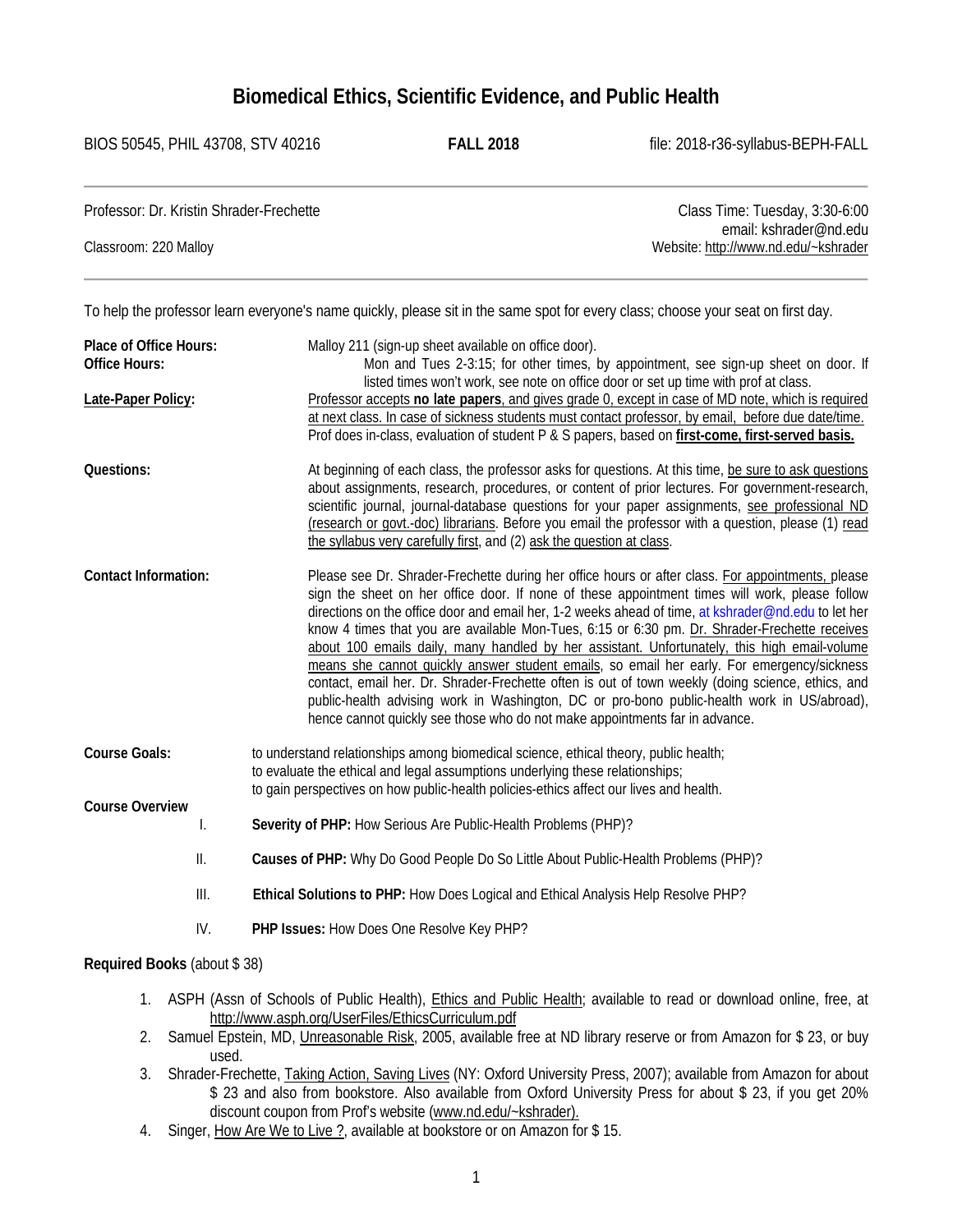5. New York Times subscription (paper copy required), Mon-Fri for 15 weeks = \$ 12, or free on campus. For subscription, follow directions at [http://homedelivery.nytimes.com/HDS/CollegeSearch.do?mode=Search](http://homedelivery.nytimes.com/HDS/CollegeSearch.do?mode=Search%20College&who=stud&SELECTED_M)  [College&who=stud&SELECTED\\_M](http://homedelivery.nytimes.com/HDS/CollegeSearch.do?mode=Search%20College&who=stud&SELECTED_M)\_ENU=24&SELECTED\_MENU\_PARENT=22. YOU ALSO CAN USE HARD COPY OF NYT, PICKED UP ON CAMPUS, BUT **MUST ALWAYS TURN IN HARD COPY OF ARTICLE, STAPLED TO YOUR REVIEW**. Weekly hard copies of NYT articles are ALWAYS necessary.

**Assignments and Requirements:** For all papers EXCEPT NYT, number each line. Grammar must be without errors, or students will lose points. For papers P,S,E, be sure that you use (as many as possible) up-to-date scholarly books and articles (mainly rom refereed journals). Although professor is one of the top scholars in the field covered by the course, do not cite her work in these papers. Also, use neither mere website material, nor popular sources, nor sources likely to have some bias (e.g., from industry or citizen-advocacy groups). You may use government documents. Do not use any newspaper sources unless they are absolutely necessary, given the type of paper you are writing. (For instance, paper S7 [on syllabus list, p. 5] would require you to use some newspaper citations.) Other assignments and requirements are listed below:

- 1. 3 one-page **class papers**, 1 personal impact (P), 1 science (S), and 1 ethics (E); bring copies for entire class; give professor hard copy, in 211 Malloy, 48 hours before class. Put all references in standard format. (See paper examples in syllabus.)
- 2. 4 one-page **review papers** (R), of S papers and E papers of persons on your immediate right and left, copies for professor/all class members, at class.
- 3. short **quizzes** (Q) at each class, on that week's readings; no tests. At end, top quiz grade will be set = 100.
- 4. watch 2 **videos** (V), available at library, and turn in video sheet (from website class materials)
- 5. one-page **overview** (O) of some public-health issue, due beginning of class, from NY Times of the previous 6 days.
- 6. classroom **analysis** (A) for each class and attendance at each class; grade also is based on the quality of student's oral presentations, in class, of papers P, S, E, R – so students should "present," not read, them.

Prof does in-class, evaluation of student P & S papers, based on **beginning with papers turned in first.** Students who **forget (1) to bring copies of P, S, E, R papers for class members, or (2) to put papers in professor's box, 48 hours early, or (3) to put line numbers on papers, will lose 5 points for each problem.**

#### **Grades**

- Each item counts 20%, as follows:  $(P+R)$ , S, E, Q,  $(O, A, V)$ ; extra-credit papers count same as S or E, so divisor = 6 not 5, and each item counts as 17% when student does extra-credit project.
- Professor accepts no late assignments and gives no incompletes, except when students have doctor's note and make prior arrangements, by phone, in person, or via email, before the due date. If athletes will be out of town, they should arrange to take quiz or turn in papers early.
- Students are graded only on their facts and logic, not the nature or content of their opinions.

#### **Format for 1-Page (Only) Assignment, Weekly NYT Summaries:**

1. Use articles only from the previous 6 days. Use Oxford University Press formatting-style for New York Times summaries each week, and put this NYT citation at the top of the summary page, e.g., **Gardiner Harris, "Congressional Investigators Are Critical of F.D.A.'s Efforts to Detect Drug Dangers,"** *The New York Times* **CLV, no. 53559 (April 24, 2006): A12**. (Note that newspaper grammar and style are not the same as required in scientific and scholarly writing.) Always check the grammar sheet, given by professor, before you turn in your paper.

2. One-page NYT summaries should have 3 paragraphs. First paragraph should be the longest and should summarize the main points of the article. Second paragraph should explain why the issue covered is a public-health problem. Third paragraph should summarize what you can do to help alleviate this public-health problem.

3. Cut out the NYT article; **always staple** it to back side of your summary.

**Class Videos** (1) Coverup at Ground Zero (ABC "Turning Point"), (2) "Declassified: Human Experimentation," (3) "Trade (# 3-4 required; Secrets," (4) NOVA: "A Plague on Our Children," (5) "Save the Males," and (6) Moyer's "Now" series on the others are extra income gap and medical insurance (call #M938-31VC) – all are on second floor of library. credit).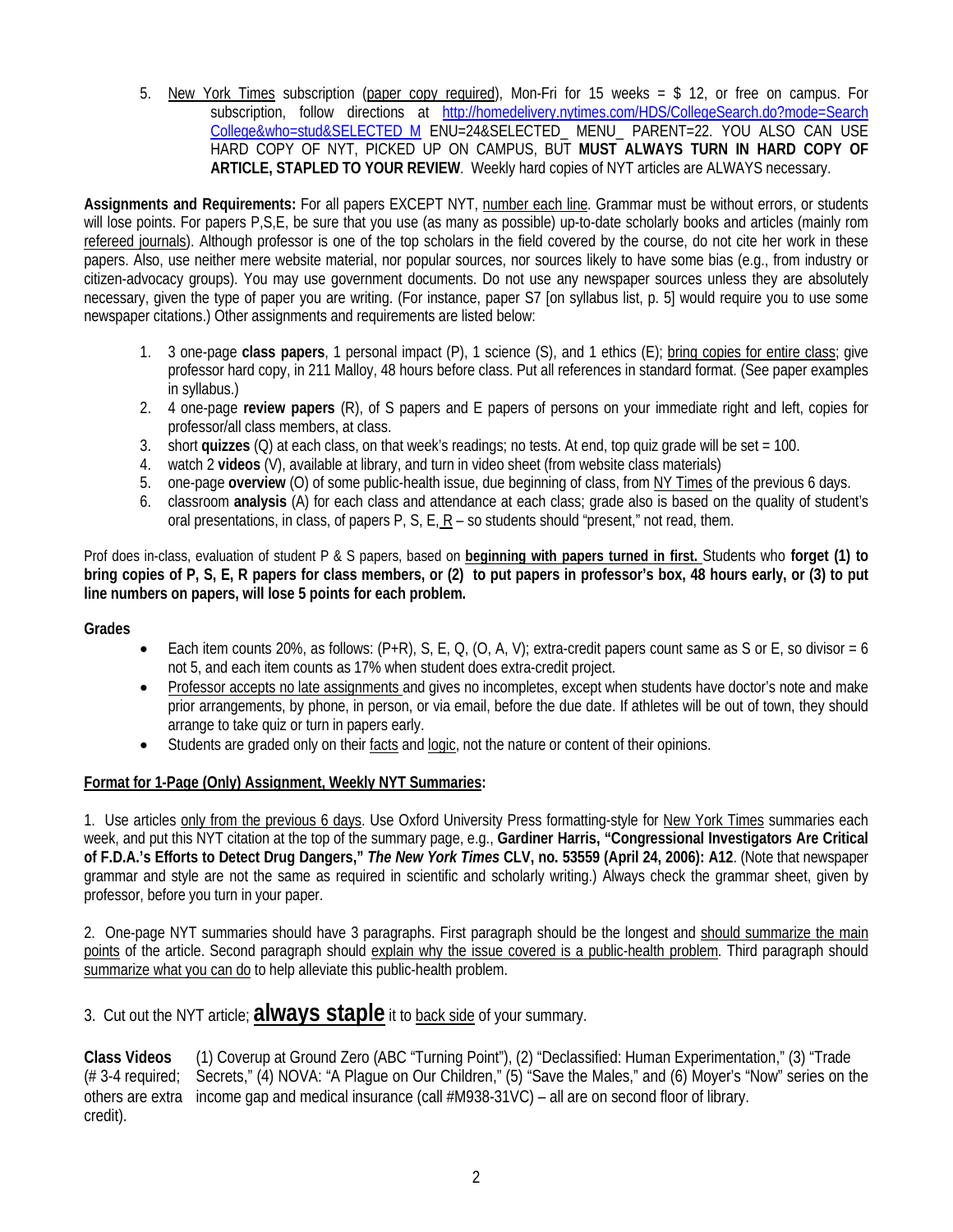# **Format for 1-Page (Only) Assignment, Paper P (Personal Impacts of P-H Problems)**:

Discuss a specific ailment/disease/death of any family member or close friend and give at least 5 reasons to show that it might be related to specific, named environmental factors, e.g., benzene, Iodine-131; give evidence that the disease, e.g., lung cancer, is caused by some environmental contaminant, e.g., smoking. However, do not use anything connected to smoking, or to skin cancer and the sun, as these ties are well established. Possible diseases might be leukemia, multiple myeloma, thyroid cancer, liver cancer, breast cancer, prostate cancer, brain cancer, non-Hodgkins lymphoma, autoimmune diseases, asthma, ADHD, depression. Always check the grammar sheet, given by professor, before you turn in your paper. Have someone else read paper, to check for problems of logic and grammar. Follow model below, and be sure to have all 3 parts of paper, as shown below, and at least 5 references from recent, first-rate scientific journals (or recognized medical authorities or government, e.g., EPA , if journal literature is not available). Use no mere web data; put references in scientific format, as in model-paper by ND student Kate Distler (see syllabus, p. 10). Do not pad bibliography, and use only references that you cite in text. Do not make claims you cannot back up with citations; give several reasons for your claims. Rewrite the paper several times to be sure it is logical, clear, well argued, and grammatical. Use correct citation format, as in model paper. Each argument should be complete, in itself. At least 48 hours before beginning of class (at which paper is due), put hard copy in professor's box (211 Malloy) and send her an email copy. Class-analysis grade will depend partly on how well you present P in class; do not merely read it. **Students who forget copies for classmates lose 5 points.**

# **Format for 1-Page (Only) Assignment, Paper S (Scientific Issue Re P-H Problems):**

From subsequent pages of syllabus, choose which S paper topic you would most like, and follow model below. Do not use topics treated in sample papers. (Before Friday noon of first week of class, put 3 priority-ranked S topics in box by professor's door at 211 Malloy. If you have another topic you would like, propose it to professor at the same time.) Be sure to have all 3 parts of paper (thesis, at least 5 arguments, at least 5 items in bibliography). Always check the grammar sheet, given by professor, before you turn in paper. Follow model in syllabus. Use the 5 criteria and be sure to use recent, first-rate scientific journals (or recognized medical authorities or government, e.g., EPA, if journal literature is not available). Use no mere web data, and put references in standard scientific format, as in model-paper by ND student John Ray. Do not pad the bibliography, and use only references that you cite in text. Do not make claims that you cannot back up with citations, and give several reasons for your claims. Rewrite paper several times to be sure it is logical, clear, well argued, and grammatical. Have someone else read paper, to check for problems of logic, clarity, or grammar. Be sure to use correct citation format, as in model paper. Each of 5 arguments must be complete arguments. At least 48 hours before beginning of class (at which paper is due), put hard copy in professor's box (211 Malloy) and send her/reviewers an email copy. Class-analysis grade will depend partly on how well you quickly present S in class; do not merely read it. Students who forget copies for classmates lose 5 points.

# **Format for 1-Page (Only) Assignment, Paper E on Singer**

This paper is like paper S in format, but its content should be largely ethical, rather than scientific. For help, see ethics material in the Singer, Shrader-Frechette, and ASPH course readings. From syllabus, p. 14, choose which Singer paper topic you would most like, and follow model below. (Before Friday noon of first week of class, put 6 priority-ranked E topics in box by professor's door at 211 Malloy (8 Singer chapters, pro or con; see exception for chapter 9). "Pro" topics must have new material, not in Singer, that provides new data or arguments for a specific claim of his. If you have another topic you like, propose it to professor at the same time.) Be sure to have all 3 parts of paper (thesis, at least 5 arguments, at least 5 items in bibliography). Always check the grammar sheet, given by professor, before you turn in your paper. References should be from recent, first-rate ethical and scientific journals/books (or recognized government sources, and recognized medical authorities if no journal data are available). Use no POPULAR OR mere web data, and use the 5 criteria. Put references in standard format, as in model-paper. Do not pad bibliography. Use only references that you cite in text. Do not make claims that you cannot back up with citations, and give reasons for your claims. Rewrite paper several times to be sure it is logical, clear, well argued, and grammatical. Have someone else read paper, to check for problems of logic, clarity, or grammar. Be sure to use correct citation format, as in model paper. Each of 5 arguments must be complete arguments. At least 48 hours before beginning of class (at which paper is due), put hard copy in professor's box (211 Malloy) and send her/reviewers an email copy. Class-analysis grade will depend partly on how well you quickly present E in class; do not merely read it. Students who forget copies for classmates lose 5 points.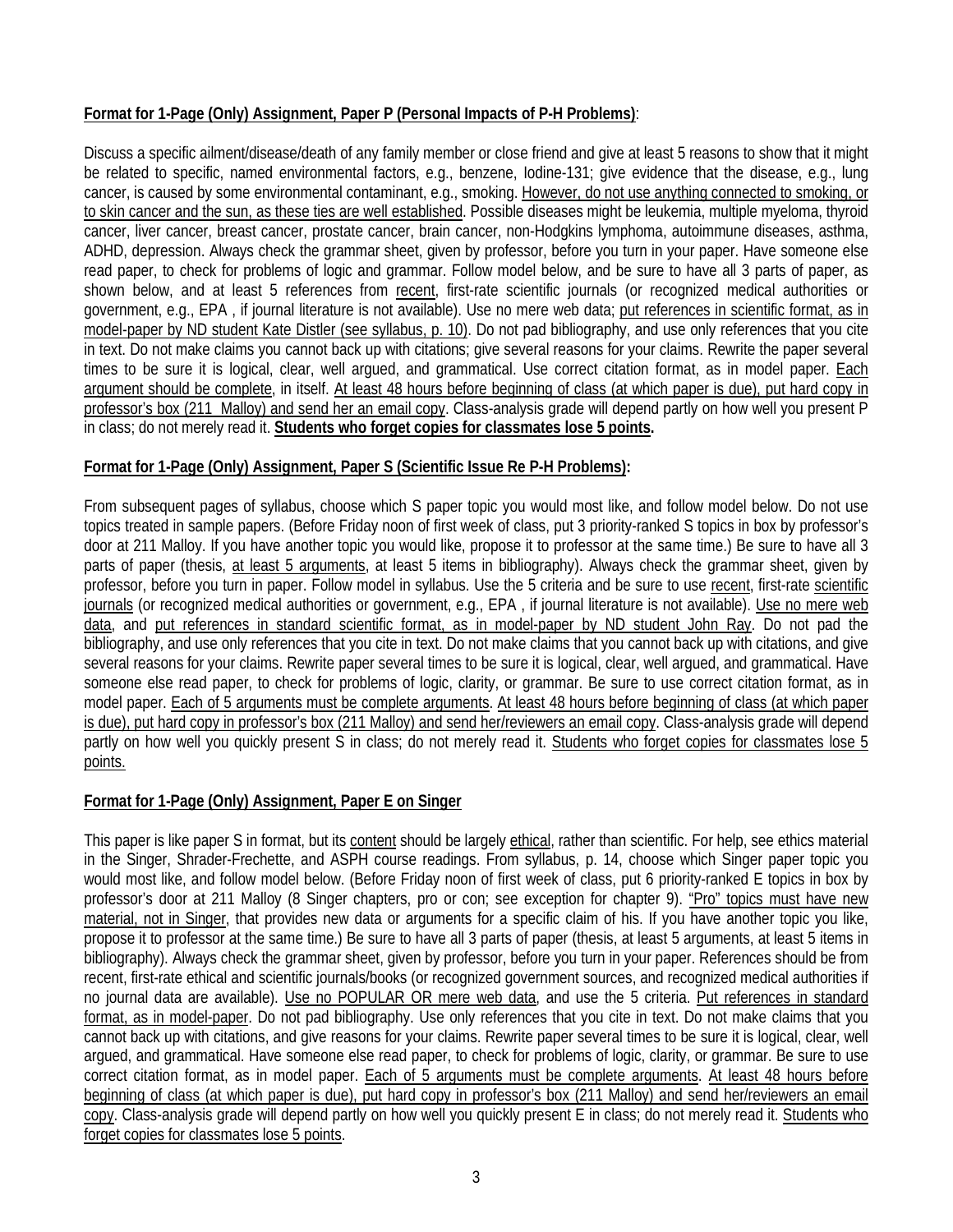## **Format for 1-Page (Only) Assignment, Paper R (Review):**

4 one-page **review papers (R)**, of S and E papers of persons on your immediate right and left, are due at class on same day as the person's S and E papers are due. Bring copy for professor and for entire class. Each of these 4 papers must have at least 6 numbered sentences (3 positive, 3 constructive criticism), with blank lines between points, assessing the paper. Use the 5 criteria. Separate sentences/points should be numbered. Each sentence must be of the form: "A is B because C." Each sentence should list a precise argument or reference being evaluated. Sample positive sentence: "Mary Smith's argument 3 is more convincing because it effectively answers a prominent objection to her thesis, namely that the consensus of journal articles does not agree with her position." Sample constructive-criticism sentence: "Joe Brown's second argument is weak because, although Joe seems possibly correct to argue that his grandmother's breast cancer occurred because of her taking menopausal hormones, Joe does not systematically eliminate other likely causes of her cancer, such as family history or genetics." Mention very specific arguments and claims of author, and make no general statements about the paper. Avoid hasty generalizations, such as "Joe's paper is good because. . . ." Have someone else read paper, to check for problems of logic, clarity, or grammar. No later than 48 hours prior to class beginning, people whose papers are being evaluated should give professor hard copy in 211 Malloy box and should send professor and their two evaluators final email copies of their papers. In email subject line, put: "S paper for PH," "E paper for PH," etc. If authors do not send paper to professor and evaluators in time, authors will lose 20 points. Always check the grammar sheet, given by professor, before you turn in your paper. Format: at center top of paper R, put: "Review of Joe Smith Paper E." Skip 2 lines, and at far left, put your own name, followed by: "PH Class." Class-analysis grade will depend partly on how well you quickly present R in class; do not merely read it. Be sure to bring extra copy of R paper to class, so that you can present it. Develop each R point completely/precisely, and give full reasons for each point. Students who forget extra copies of R papers will lose 5 points.

## **Assignment S (Scientific Controversy): Choose-Rank 3 of the topics below and email hard copy to KSF:**

(Assignments are "first come, first served." Note that "con" papers are much easier to do than the "pro" papers because, if you support a person/position, you must find reasons that are not already used by the person to support his/her position – i.e., you must provide original, new arguments for agreeing with the person. If you are "con," you need only show that/why a claim is doubtful.) Be sure to give specific quotations and page citations for each claim that you criticize.

- S1. Dr. Elizabeth Whelan, President of the American Council on Science and Health, in a 12-29-04 article, says one of the "Great Unfounded Health Scares of 2004" is that "**Teflon** causes health problems." Is she right? Why or why not?
- S2. Dr. Elizabeth Whelan, President of the American Council on Science and Health, in a 12-29-04 article, says one of the "Great Unfounded Health Scares of 2004" is that "**cell phones** cause brain tumors." Is she right? Why/why not?

S3. Dr. Elizabeth Whelan, President of the American Council on Science and Health, in a 12-29-04 article (http://www.aboutmytalk.com/t175703/s&.html), says one of the "Great Unfounded Health Scares of 2004" is that thimerisoland mercury-containing "childhood vaccines cause **autism**" **and other neurological problems**. Is she right? Why or why not?

S4. In 1994, the Natural Resources Defense Council was given a "Pinocchio Prevaricator's Award by the ACSH for spreading false information about the health hazards to children of the **pesticide Alar**. Was the award deserved?

S5. Dr. Devra Davis, Carnegie Mellon University epidemiologist says that environmental estrogens, including chlorine compounds, are partly responsible for the increase in **breast cancer**. Is she right? Why or why not?

- S6. Does the much higher incidence of **breast cancer** on Long Island likely have specific environmental causes?
- S7. New York Times science writer Richard Severo, nominated 4 times for Pulitzer Prizes, charged he was reassigned to a lesser job because he offended corporate sensibilities with articles on **GE pollution of the Hudson River**. Was he right?
- S.8. New York Times science writer Richard Severo, nominated four times for Pulitzer Prizes, said he was reassigned to a lesser job because he documented **Dupont's genetic testing** on its African-American employees. Was he right?
- S9. MIT's Mark Dowie has charged that New York Times Science writer Gina Kolata has a pro-corporate/anti public-health bias. Who is right?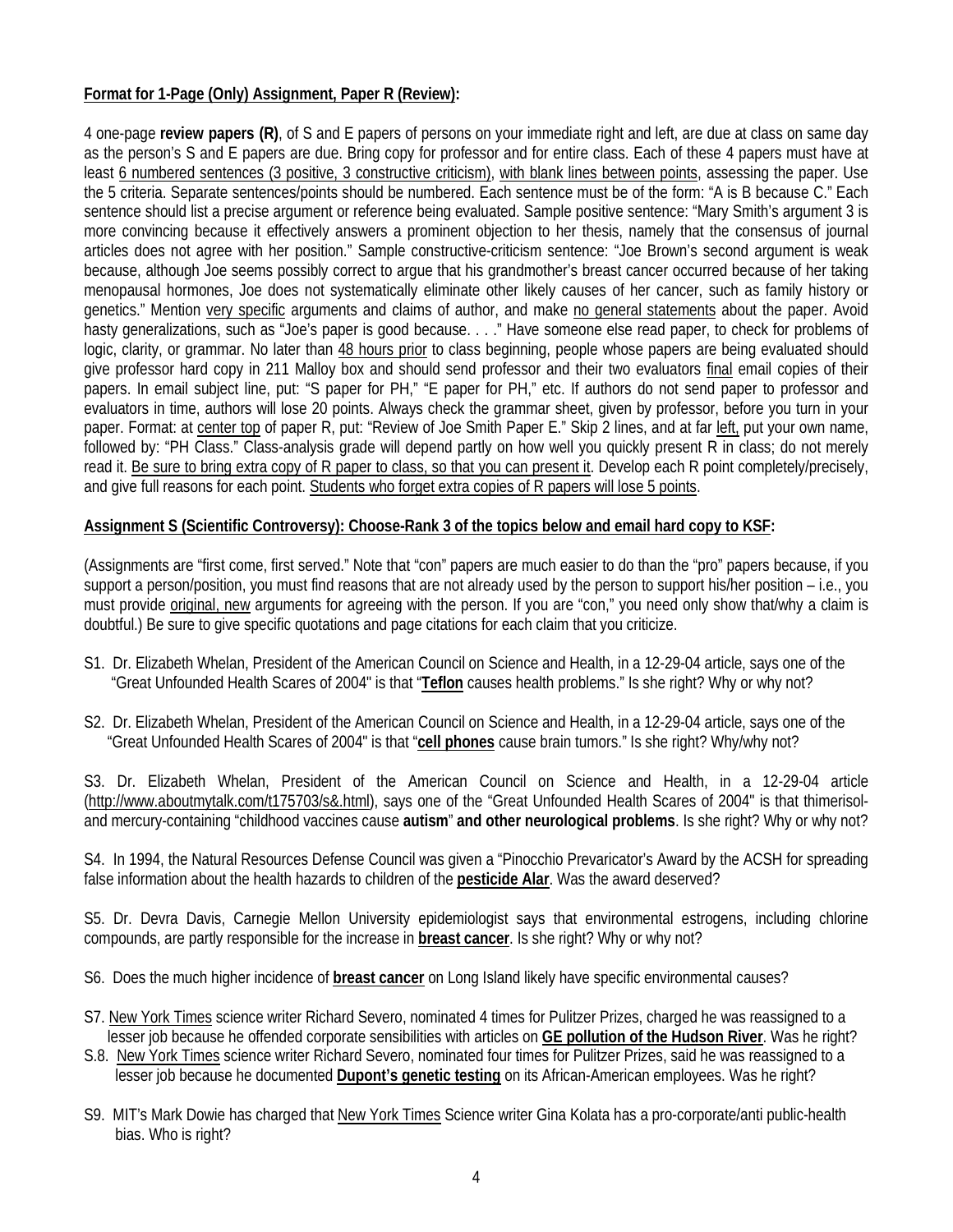- S10. Is **Wi-Fi** risky to health? Discuss only Wi-Fi and not cell phones (which typically cause more exposure).
- S11. Are **oral contraceptives** risky to the health of potential mothers?
- S12. Are **plastic water bottles** risky to health?
- S13. Are **plastic food containers** risky to health?
- S14. Which is a safer sweetener, **splenda** or **stevia**?
- S15. Which is a safer sweetener, **splenda** or **aspartame**?
- S16. Are **statin drugs** the safest/best way to control high blood pressure? What about natural, soluble, psyllium?
- S17. Would it be safer/medically more effective to use **MRI, not X-ray** technology, for yearly mammograms?
- S18. Are **dental X-rays** associated with any negative health effects?
- S19. Are juices and soda, from **plastic-lined metal cans**, risky to health?
- S20. About how many deaths did **Fukushima radiation** from the March 2011 Japanese nuclear accident cause?
- S21. How expensive is **wind energy** now, as compared to coal energy?
- S22. How expensive is **solar PV energy** now, as compared to coal energy?
- S23. How expensive is **nuclear energy** now?
- S24. Are environmental pollutants (and which ones) obesogens --- **chemicals causing obesity**?
- S25. What are the likely environmental causes of **ADHD**?
- S26. What are the likely environmental causes of **autism**?
- S27. What are the likely environmental causes of **learning disabilities**?
- S28. Do environmental chemicals "program" infants/children for epigenetic changes, **developmental disorders**?
- S29. Why, specifically, is it never a good idea to **diet during pregnancy**?
- S30. Does **child abuse** cause DNA methylation changes, disease, or epigenetic changes?
- S31. Does pollution (what kind?) cause **DNA methylation** changes, disease, or epigenetic changes?
- S32. Can **pollution exposure of grandparents or great-grandparents** affect current children's health? How?
- S33. Can pollutants stop the effectiveness of **vaccines**? How?
- S34. Can exposure to plastics, pesticides, herbicides PCBs, etc., **make you fat**?
- S35. Do low doses (25 mg.day) of **BPA and tamoxifen** induce more/less cancer than high doses (250 mg/day)?
- S36. Do plastics such as BPA induce **anxiety and depression**?
- S37. Why does the US have the **lowest puberty ages** in the developed world?
- S38. Do flame retardants—used in bedding, children's clothing--- retard fires? Cause **learning deficits, IQ loss**?
- S39. Does alcohol (beer, wine) cause neurological harm, even at the lowest doses?
- S40. Do plastics cause neurological harm?

.

- S41. Explain how 5 CHOSEN prescription drugs can cause neurological harm.
- S42. Explain how 5 CHOSEN supplements can cause neurological harm.

#### **Assignment E (Ethics Controversy): Choose/Rank 3 Singer topics below:**

(Assignments are "first come, first served"! Note that "con" papers are easier to do than "pro" papers because, if you support a person/position, you must find reasons that are not already used by the person to support his/her position. That is, you must provide original, new arguments for agreeing with the person. If you are "con," you need only show why a claim is doubtful.)

Evaluate Singer in chs. 2, 3, 4, 7, 8, 9 (only pro), 10, 11. From pp. 16-17 of syllabus, choose/rank 8 Singer chapters; tell whether you want pro or con in each. Do not choose Singer, ch. 9, con, as this is covered in model paper.

**Extra-Credit Papers:** Must be of same form as S or E. Select some new topic 1 below & turn in 48 hours before class begins 10-2-18, or select some new topic 2 below pre-approved by professor, before FALL break. Topic 2 papers (emailed and hard copy in box at 211 Malloy) are due 48 hours before beginning of class on 11-13-16. In grading, paper will receive same weight as S & E papers. Prof will grade P, S, EX CR papers/discuss them in class--in order received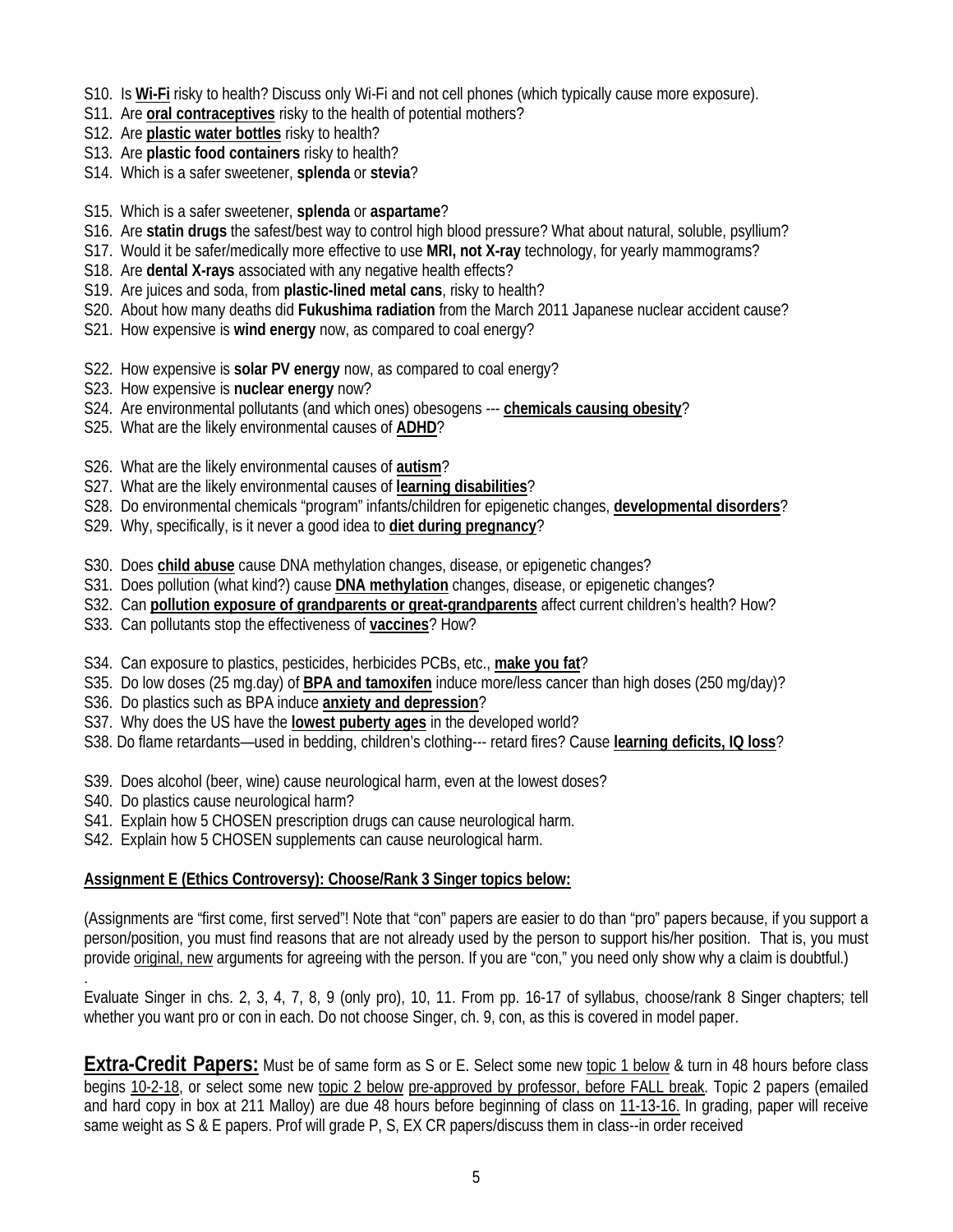# **Extra-Credit Topics 1: Email Prof a 1-page extra-credit paper, due 48 hrs before class begins 10-2-18, of same form as S/E paper, that addresses one of the 9 following EC topics:**

1EC. Precisely and scientifically, argue whether and why/why not current federal challenges to the Clean Power Plan would harm public health and kill people.

2EC.Precisely and scientifically, argue whether and why/why not current federal challenges to the Clean Water Rule would harm public health and kill people.

3EC. Precisely and scientifically, argue whether and why/why not the current federal reversal---of the ban on chlorpyrifos--- would harm public health and kill people.

4EC. Precisely and scientifically, argue whether and why/why not the federal proposal—to close the Department of<br>Justice's Office for Access to Justice and thus restrict people's ability to use the courts to defend their c

5EC. Precisely and scientifically, argue whether and why/why not the current federal proposal---to reject the<br>Obama-era 2022-2025 car-and-light-truck emissions standards---would harm public health and kill people.

6EC. Precisely and scientifically, argue whether and why/why not the federal proposal---for nearly a 40-percent cut<br>to DOE's Office of Energy Efficiency and Renewable Energy---would harm public health [and kill people.](https://energy.gov/sites/prod/files/2018/02/f48/Energy%20Department%20FY%202019%20Budget%20Fact%20Sheet.pdf)

7EC. Precisely and scientifically, arque whether/why/why not the recent federal action---halting a US National Acad-<br>emy of Sciences' study of health risks to residents near coal mines---would harm public health and kill p

8EC. Precisely and scientifically, argue whether and why/why not the federal rejection---of the 2016 moratorium on coal leases on federal lands --- would harm public health and kill people.

9EC. Preciselv and scientifically. arque whether and why/why not the federal government's revoking the U.S.<br>Department of the Interior's "Stream Protection Rule"---that restricts dumping mining waste into surrounding water

**Extra-Credit Topics 2: Choose any unused S topic above or 1 below. (Those below require great ethics skill.)** Choose any topic & tell prof before last class before Fall break, so she knows you are doing it for extra credit.

E 2.1 **Consent**: Should medical experiments on children be allowed, provided their parents consent?

E 2.2. Consent: for national security reasons, should biological/chemical warfare experiments continue on military personnel who volunteer to take part in them, as with A-bomb testing, provided personnel receive full/perpe

E 3.1 **Equal Protection**: Do especially sensitive people deserve the same level of protection from pollutants that average people receive, so that their risks are the same? If so, how might sensitive people be compensated?

E 3.2 **Equal Protection**: Is the WTO correct to allow pesticides, banned in the US, to be imported to US from other nations?

E 4.1 **Due Process and Fair Play**: Should citizens who serve on governmental public-health/environment-related boards or advisory groups receive full compensation for their time and expenses?

E 4.2 **Conflicts of Interest**: Should scientists/medical doctors who serve on federal science-advisory boards that make regulations/policy recommendations be required to publicly declare all their income/consulting moniies over \$5000 each year?

E 4.3 **Autonomy/Freedom**: Should US patients, who are terminally ill, have the right to choose to try whatever untested therapies they wish?

E 5.1 Privacy: Did government biological-weapons research plausibly play any role in the outbreak/spread of Lyme<br>Disease?

E 5.2 **Rights to Know**: Should all US cattle be tested for Mad Cow Disease, as they are in some other nations?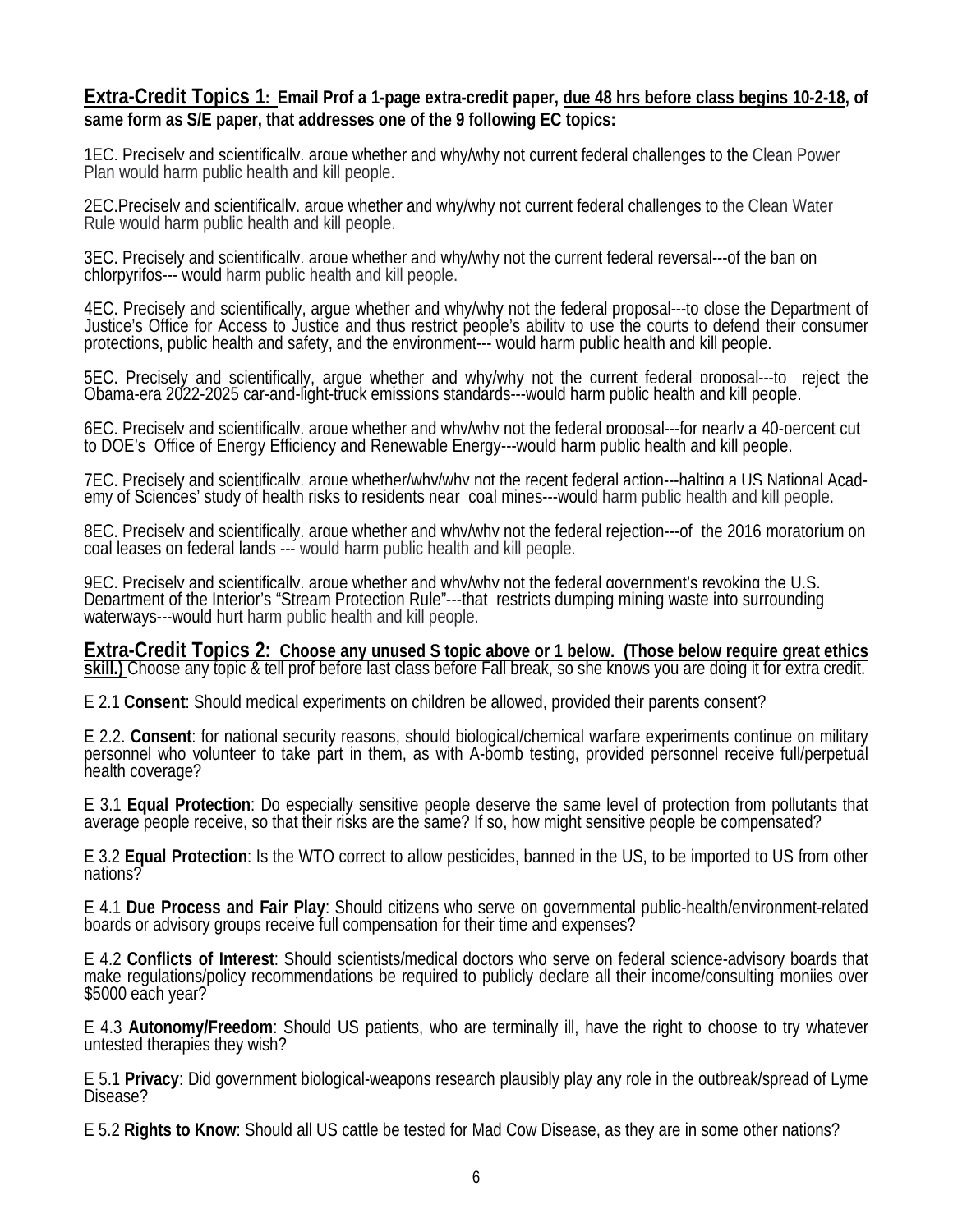E 6.1 **Preventing Harm**: Should all illegal drugs be legalized, as in the Netherlands, and should the government provide maintenance drugs, so as to prevent drug-related crime and help care for the addicts?

E 6.2 **Preventing Harm**: Should all medical students be required to take 4 courses – in prevention, occupational illness, environmental illness, and nutrition – as part of their education?

E 6.3 **Rights to Know**: Should the names and addresses of convicted child molesters, once they are released from prison, be available to all, in order to protect potential victims?

E 6.4. **Rights to Know**: Are current government rules, allowing polluters not to meet community right-to-know provisions, given National Security and terrorist threats, ethically defensible?

E 7.1 **Protection of the Vulnerable**: Should all US occupational-health standards be as strict as in the strictest EU nations?

E 7.2 **Protection of the Vulnerable**: Should pregnant women be kept from hazardous workplaces, as many chemical companies do and as some nuclear industries tried to do?

E 8.1 **Autonomy**: Should employers have the right to perform genetic screening of all potential employees?

E 8.2 **Paternalism**: Should genetically susceptible individuals be kept from hazardous workplaces, as many chemical companies do and as the Navy did in its nuclear submarine program?

E 9.1 **Human Rights**: Do all people everywhere have the same right to breathe clean air & drink clean water, as the UN says?

E 9.2 **Human Rights**: Should the US have single-payer, universal health care for all, so that wealthier people can purchase additional care if they wish?

#### **ABOUT THE PROFESSOR**

Kristin Shrader-Frechette has degrees in mathematics and in philosophy of science and has done 3 post-docs, one in hydrogeology, one in economics, and one in population biology/community ecology. Author of 400 professional papers and 17 books, her work has been translated into 17 languages and has appeared in science journals such as Science, BioScience, Health Physics, Quarterly Review of Biology, American Journal of Public Health, Global Health Perspectives, and Environmental Health, as well as in philosophy journals such as Ethics, Philosophy of Science, and Journal of Philosophy. Her Taking Action, Saving Lives appeared in 2007. Her What Will Work: Fighting Climate Change with Renewable Energy, Not Nuclear Power, appeared in 2011. Her Tainted: Using Philosophy of Science to Expose Bad Science appeared in 2014. Shrader-Frechette has done public-health work in the Americas, Europe, Africa, the Artic, and throughout the US, and she is one of the top philosophers in the world who works on ethics and public health. She had addressed the national academies of science in 3 nations and advised various foreign and US governments, the UN, and the WHO on issues of quantitative risk assessment, public health, and nuclear-waste disposal. Shrader-Frechette has been a member of the US EPA Science Advisory Board and Chair of the US Bioethics Committee of the US EPA. She also has served on many committees and boards of the US National Academy of Sciences, the UN, the WHO, and the International Commission on Radiological Protection. Her research has been funded continuously by NSF since 1982, and she is Past President of the Risk Assessment and Policy Association and the International Society for Environmental Ethics. Shrader-Frechette was asked by the Association of Schools of Public Health to write 2 of the chapters of its recommended curriculum on ethics – that on environmental health and that on occupational health, because her work is well known in both areas. Her husband is a software engineer and mathematician (PhD). Their children graduated from Princeton. One just finished an MD/PhD at U of California, and the other has just graduated from law school in Chicago and is in private practice. All are avid scuba divers, runners, and kayakers. See her website a[t www.nd.edu/~kshrader.](http://www.nd.edu/%7Ekshrader.)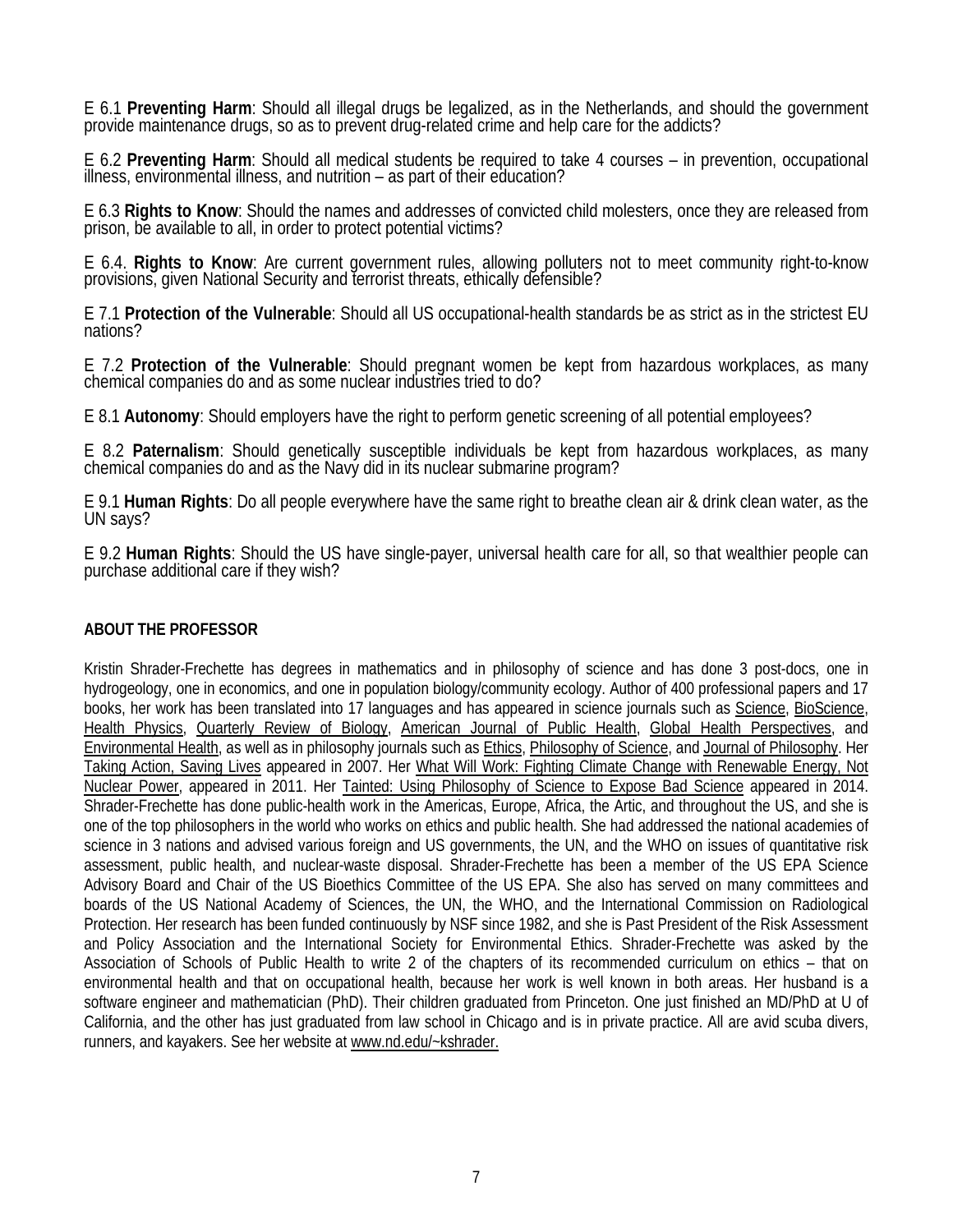### **Sample Assignment P [An A paper, with only minor flaws, but needs newer references and line numbers.]**

#### Mildred House and Multiple Myeloma [name victim and give the disease]

**1. What Happened to the Family Member or Friend** [give lots of personal-interest details] My mother, Mildred House was a vibrant, loving, outspoken, petite mother and wife. Earning her university degree after her three eldest children, she was a former PTA President, newspaper columnist, a lifelong civil-rights activist, and Kentucky's first white member of the National Association for the Advancement of Colored People (NAACP). Once her three youngest children were in school, she taught English is the poorest, largely-minority, public high school in Louisville, Kentucky. An avid tennis player, swimmer, and cook, she was best known for her love of children. Whenever children at the local orphanage were having a difficult time, their caregivers would call her to take them in, until they were able to adjust. In this way, Mildred became mother to four additional children, besides her six biological children. Known for throwing large, noisy parties, full of dancing and singing, she loved having guests from three or more generations. Her death at age 44 from multiple myeloma (MM), bone cancer, was likely caused by overexposure to medical x-rays.

**2. What May Have Caused What Happened:** At least 6 reasons suggest that my mother likely died of MM because of unnecessary x-rays. Because she was a tiny woman, during each of 6 pregnancies, beginning in her twenties, her obstetrician x-rayed her pelvis to see if the child's head could pass through the birth canal.

2.1. MM tends to be a disease of blacks, men, those older than age 65, and those exposed to ionizing radiation or petrochemical pollutants (Perrotta et al. 2008); my mother fits no risk factors except radiation exposure.

2.2. MM is very well documented as being caused by workers' exposures to repeated doses of ionizing radiation – which has no safe dose and whose effects are cumulative and additive (NRC 2006) – and by soldiers' exposures to nuclear-weapons test fallout (Muirhead 2004), and my mother's doses appear to be of the same levels as those of workers and soldiers (Nussbaum et al 1990).

2.3. MM is a rare cancer, occurring in only about 1 percent of all cancers (Ashcroft 2003). This rarity suggests it has an unusual cause—such as repeated radiation exposures when the victim was in her twenties (see 2.1).

2.4. With no family history of cancer, my mother was healthy, well educated, highly athletic, and never worked outside the home except for teaching several years. Thus diet, lifestyle, and workplace likely did not contribute to her MM.

2.5. The MM appeared first in her pelvis, precisely where she was X-rayed repeatedly; given 2.1 and 2.2, this exposure increased the likelihood of radiation-related cancer, like MM.

2.6. The MM appeared 20 years after her first pelvic X-ray exposure, consistent with its latency time (Muirhead 2004).

#### **3. Bibliography**

Ashcroft, A. 2003. Aetiology of bone disease and the role of bisphosphonates in multiple myeloma. **Lancet Oncology** 4 (5): 284-92.

Gluzman, D. 2005. Malignant diseases of hematopoietic and lymphoid tissues in Chernobyl clean-up workers. **Hematology Journal** 5 (7): 565-71.

Lope, V., Perez-Gomez, B., et. al. 2008. Occupation, exposure to chemicals, sensitizing agents, and risk of Multiple Myeloma, **Cancer Epidemiology, BioMarkers, and Prevention** 17 (312): 3123-3127.

Muirhead C. 2004. Epidemiological studies of UK test veterans: II. Mortality and cancer incidence. **Journal of Radiological Protection** 24 (3): 219-41.

Nussbaum, R., Belsey, R., and Koehnlein, W. 1990. Recent mortality statistics for distally exposed A-bomb survivors. **Medicina Nuclearis** 2 (1): 163-174.

Perrotta, C., Staines, A., and Cocco, P. 2008. Multiple myeloma and farming. **Journal of Occupational Medicine and Toxicology** 3 (27): no page numbers, but available online a[t http://www.occupmed.com/content/3/1/27](http://www.occupmed.com/content/3/1/27) and accessed 3-17-08.

U.S. National Research Council (NRC). 2006. **Health Risks from Exposure to Low Levels of Ionizing Radiation**, **BEIR VII** (Washington, DC: National Academy Press).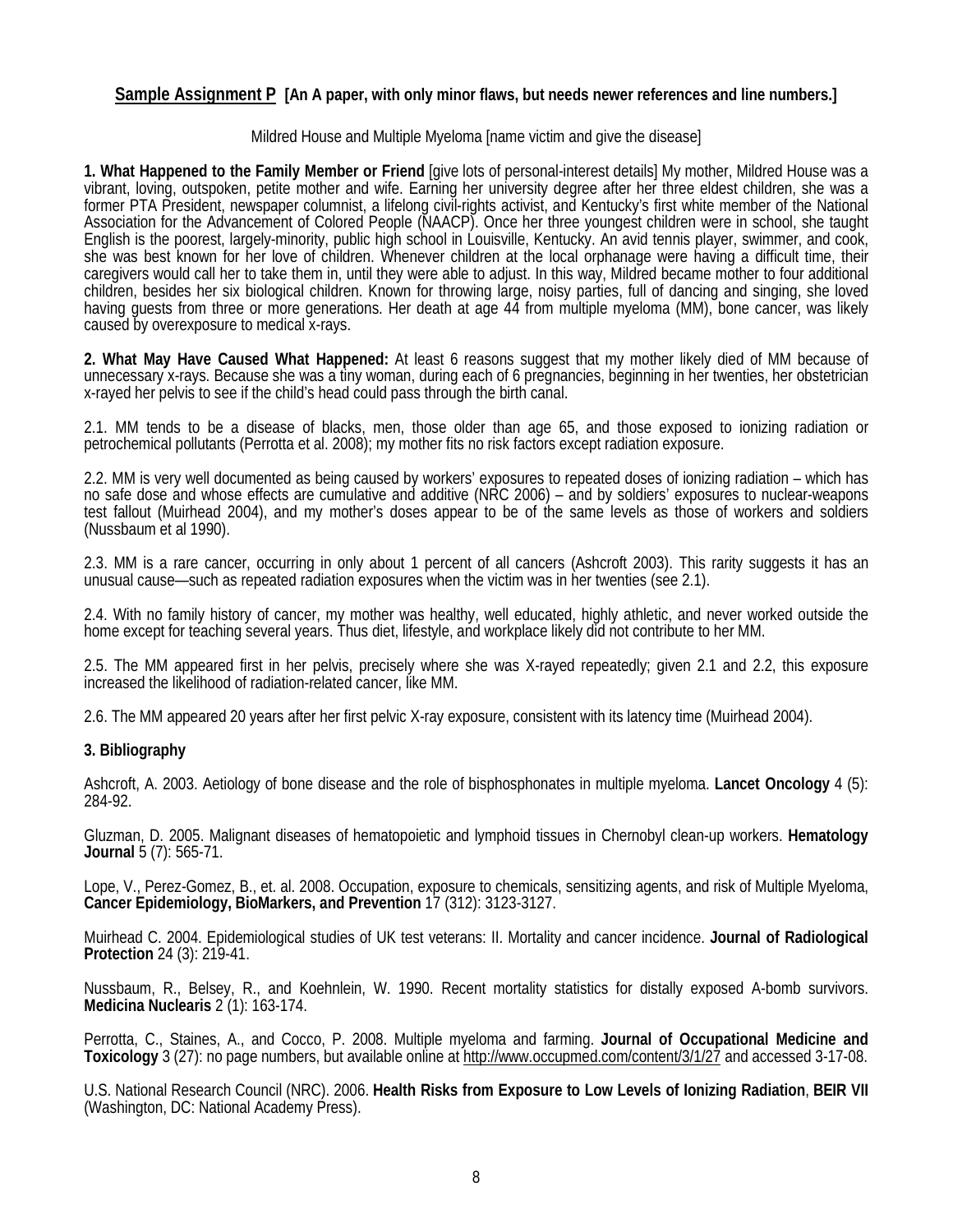## **Sample Assignment P**

### **[THIS SAMPLE PAPER P IS AN "A" PAPER, HAS ONLY MINOR INCOMPLETENESS, BUT NEEDS NEWER REFERENCES AND LINE NUMBERING].**

### Kate Distler

**1. What Happened to the Family Member or Friend**: My grandmother was diagnosed with Alzheimer's disease (AD) five years ago at the age of 76. Her AD has progressed since diagnosis. She now has moderate or mid-stage AD (stage 5 out of 7).

**2. What May Have Caused What Happened**: At least six reasons suggest that my grandmother's AD is related to occupational pesticide exposure, to organophosphates, as a florist.

First, there is strong evidence that vascular risk factors such as heart disease, stroke, diabetes and smoking are risk factors for AD (Luchsinger et al 2005). My grandmother, however, fits none of these factors.

Second, there is evidence that a history of dementia in siblings and/or parents is also a risk factor for AD (Brown 2005). Yet there is no family history of dementia, neurological disease or AD in my grandmother's family.

Third, numerous studies have found that environmental factors are also risk factors for AD (Gatz et al 2005; Brown 2005; Landrigan et al 2005). Because my grandmother is otherwise healthy and because her AD does not appear to be genetic, it follows that my grandmother might have developed AD because of environmental causes.

Fourth, links have been established between cumulative exposures to pesticides and the development of neurological diseases, particularly Parkinson's disease and AD (Baldi 2003).

Fifth, in 1979, 350 million cut flowers were imported into the United States for use in florist shops. These flowers were imported with strict regulations on pests and plant diseases, but without regulations on pesticides. As a result, imported flowers often underwent heavy pesticide applications prior to shipment. Many of these pesticides were fat-soluble and could be absorbed through the skin. My grandmother, working as a florist from 1965-1982, handled many imported flowers and could have been exposed to exceptional levels of pesticides. (Morse et al 1979).

Sixth, recently, specific pesticides (organophosphates and carbamates) have been closely linked with AD (Brown 2005). In 1979 (again when my grandmother was working as a florist) ten florists were found to have organophosphate poisoning due to occupational exposure to organophosphate pesticides (Morse et al 1979). This suggests that many florists at that time, including my grandmother, were not only exposed to pesticides but to organophosphates in particular. As a florist for seventeen years, my grandmother was likely exposed to cumulative levels of organophosphates that could have reasonably contributed to her AD.

#### **3. Bibliography**

Baldi, I., Lebailly, P., Mohammed-Brahim, B., Letenneur, L., Dartigues, J., and Brochard, P. 2003. Neurodegenerative diseases and exposure to pesticides in the elderly. **American Journal of Epidemiolog**y 157 (5): 409-416.

Brown, R., Lockwood, A., and Sonawane, B. 2005. Neurodegenerative diseases: an overview of environmental risk factors. **Environmental Health Perspectives** 113 (9): 1250-1256.

Gatz, M., Fratiglioni, L., Johansson, B., Berg, S., Mortimer, J., Reynolds, C., Fiske, A. and Pedersen, N. 2005. Complete ascertainment of dementia in the Swedish Twin Registry. **Neurobiology of Aging** 26 (4): 439-447.

Landrigan, P., Sonawane, B., Butler, R., Trasande, L., Callan, R., and Droller, D. 2005. Early environmental origins of neurodegenerative disease in later life. **Environmental Health Perspectives** 113 (9): 1230-1235.

Luchsinger J., Reitz C., Honig L., Tang M., Shea S., and Mayeux R. 2005. Aggregation of vascular risk factors and risk of incident Alzheimer disease. **Neurology** 65 (4): 545-551.

Morse, D., Baker, E., and Landrigan, P. 1979. Cut flowers: a potential pesticide hazard. **American Journal of Public Health** 69 (1): 53-57.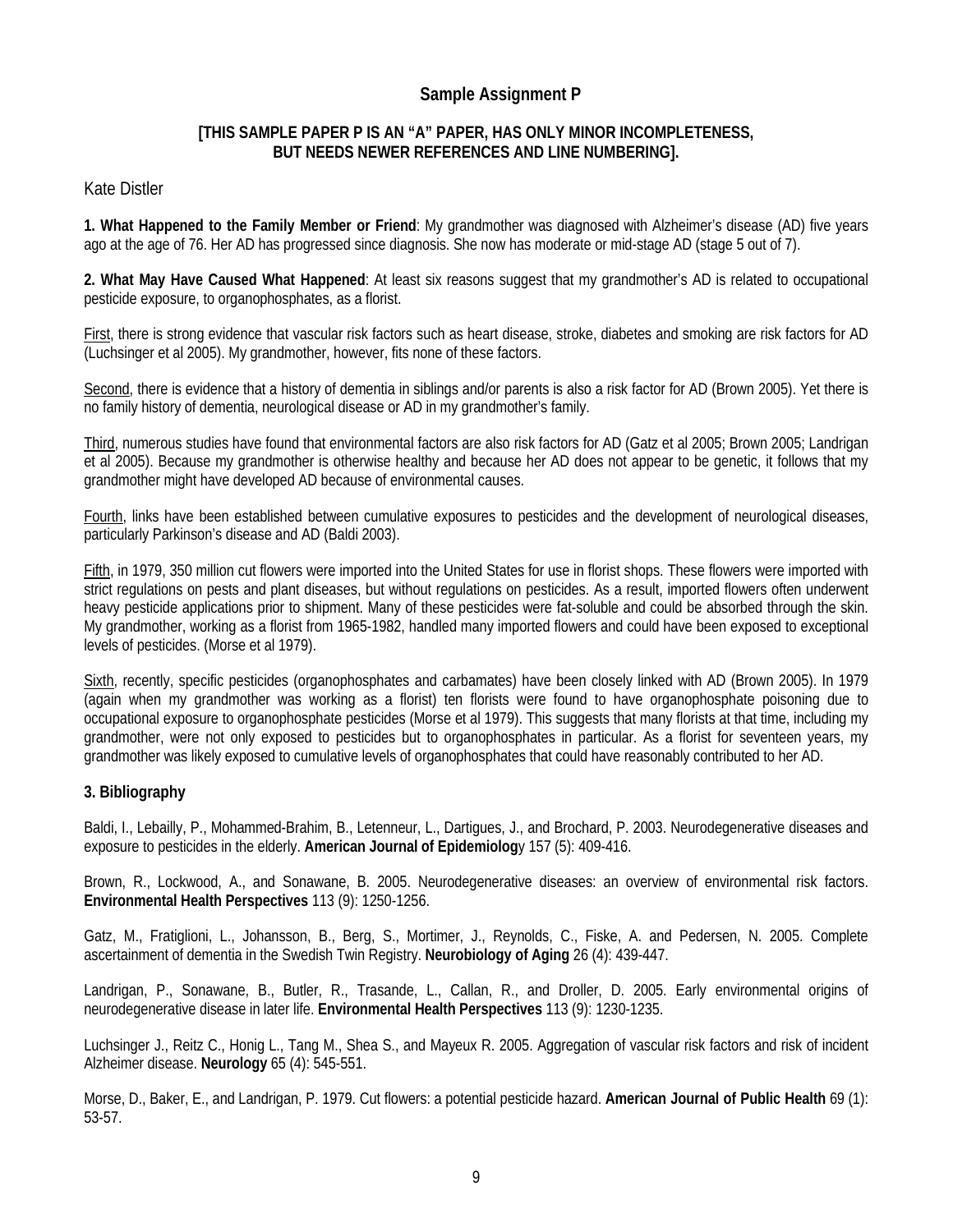# **Paper E: Singer chapter 9 – Con**

### **[THIS SAMPLE E PAPER IS AN "A" PAPER, HAS ONLY MINOR INCOMPLETENESS, BUT NEEDS NEWER REFERENCES AND LINE NUMBERS.]**

#### Julie Kessler

**Thesis:** Chapter 9 of *How Are We to Live?* discusses the nature of ethics, dismisses several theories of ethics, and supports some ethical principles that (Singer says) lead to universal concern for others. There are at least 5 reasons to suggest Singer's positive account lacks sufficient evidence and that his dismissal of other theories is unwarranted.

- 1. Singer discusses the possibility that ethics is gendered and hypothesizes that "the predominance of women in environmental and animal movements therefore suggests a greater readiness to work for larger goals and not just to help oneself or one's own kind" (179) because they have adopted more of an ethics of universal concern, or "care-ethic." However, one study suggests the care-ethic was not significantly higher in female participants who volunteered than in those who did not (Karniol et al 2003). Partly because Singer may erroneously identify behavior and concern, he insufficiently documents the claim that the nature of ethics has a gender component.
- 2. Singer claims, as R.M. Hare does, that ethics must be "universalizable," that we should be "prepared to prescribe them independently of the role that we occupy" (174), taking the needs and desires of all other beings into account. However, Olson and Svensson (2003) show Hare used the term "universalizable" in only one sense: situations with identical properties merit identical moral judgments. Singer may misinterpret Hare and thus have little Hare support that moral judgments must take into account desires and needs of other beings.
- 3. On page 172, Singer claims that Christianity creates overwhelming guilt and causes the abandonment of ethics in some people because of unnecessary tension between self-interest and ethics when Christians emphasize "the denial of harmless bodily pleasures, especially sexual pleasures." Yet the philosopher, St. Augustine, argues in his Confessions that sexual pleasures can often be harmful, in that they "overcast [one's] heart so that [one] is unable to discern pure affection from unholy desires" (Second Book, ch.2). Singer does not address the possibility that moral rules of sexual purity protect people from some harm, such as blinding one's reason, and he may therefore be unwarranted in dismissing the Christian emphasis on moral rules concerning sexuality.
- 4. Singer claims the Buddhist tradition is "a failure in social terms" (190) because in Japan, the 'first precept' of Buddhism is not upheld: sentient beings are used as food. However, when Singer judges Buddhism, he is assessing Japanese adherence to Theravada Buddhism, though the Buddhism that was introduced into Japan was a less-strict, less-purification-oriented Mahayana Buddhism (Burtt 1982). In applying the standards of one form of Buddhism to another, Singer may unfairly reject Buddhist ethics.
- 5. Singer refutes the Kantian concept of morality by showing that horrific Nazi acts (e.g. acts of Adolph Eichmann) were merely a consequence of blindly adhering to duties for their own sake (184). However, Claudia Koonz studied the Nazi motivation for genocide and concluded in her book, The Nazi Conscience, that the Holocaust was a result of extreme racism that developed into violence, as German society saw the ethnic majority as morally righteous and denounced corrupting outsiders (Koonz 2005). Given other explanations for the Holocaust, it may be unfair for Singer to dismiss Kantian duty, based on Eichmann's claim of duty.

Burtt, E.A. 1982. **The Teachings of the Compassionate Buddha**. New York, New York: New American Library.

Karniol, R., Grosz, E., Schorr, I. 2003. Caring, Gender Role Orientation, Volunteering. **Sex Roles** 49 (1-2): 11-19.

Koonz, C. 2005. **The Nazi Conscience**. Cambridge, Massachusetts: Harvard University Press.

Olson, J., Svensson, F. 2003. A Particular Consequential ism: Why Moral Particularism And Consequential ism Need Not Conflict. **Utilitas** (15) 2:194-207.

Pilkington, J.G. 1876. **The Confessions of St. Augustine, Bishop of Hippo**. Edinburg: T. & T. Clark. Digitized Oct 3, 2007.

Singer, P. 1995. **How Are We to Live? Ethics in an Age of Self-Interest**. Amherst, New York: Prometheus Books.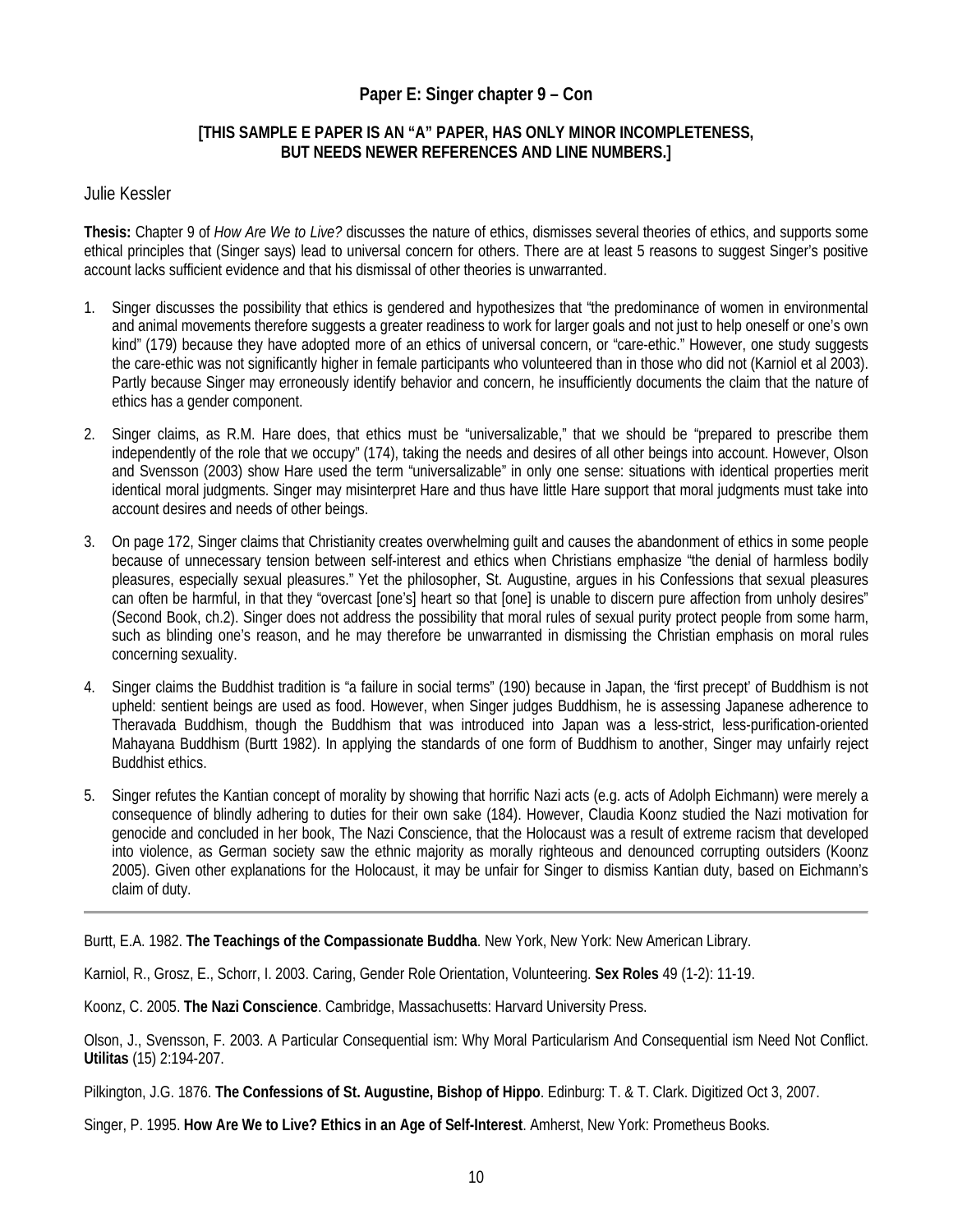# **Sample Paper E**

### **Should the US pay for screening/treating all citizens for thyroid disease, because above-ground US nuclear-weapons testing has caused some of this disease?**

### **[This is an A paper, with only minor flaws, but needs newer references and line numbering.]**

**Thesis:** At least 6 ethical reasons suggest the US should, at least, pay for thyroid screening/treatment for all females who were ages 1-18 any time between 1953-1962, the time of the 200+ above-ground nuclear weapons' tests, because the US likely is responsible for their ailments.

1. Because thyroid ailments of females who fit these criteria are, more likely than not, caused by US tests (ACERER 1998); the government knew the harm the tests would cause and suppressed it (ACERER 1998, p. 10); and people bear responsibility for their harm (Beauchamp and Childress 1993, pp. 387-388), government should pay for this screening/treatment.

2. Because the government lied, violating citizens' rights to know about the effects of the tests (Shrader-Frechette 2004), and because such lies increase duties of compensation to victims (Beauchamp and Childress 1993, pp. 307-316), the government should pay for screening/treatment for those in this group.

3. Because government delayed releasing NCI (1997) fallout report for 10+ years (Hoffman 1998, pp. 421-439), causing fallout victims to be outside the 6-year statute of limitations, so that citizens were deprived of their due-process rights, government should pay to screen/treat this group (Shrader-Frechette 2004).

4. The objection, that screening/treatment expense prohibits it (IOM/NAS 1998, p. ES-3), fails because government could screen only females 45-55 years old, since government bears greatest responsibility for these ailments (Beauchamp and Childress 1993, pp. 343-344), and this group needs the most protection.

5. The objection, that screening/treatment has minimal benefits since thyroid disease is rarely fatal (IOM/NAS 1998), fails because thyroid disease can induce devastating depression, for example, and those without health insurance deserve equal treatment (Beauchamp and Childress 1993, pp. 257-274).

6. The objection, that screening would cause greater harm – false alarm in healthy citizens (IOM/NAS 1998), is ethically flawed in ignoring rights to know and to compensation, and it falsely assumes the IOM has the right to make paternalistic decisions, even when people have been treated unfairly (Mill 1910).

Advisory Committee for Energy-Related Epidemiologic Research (ACERER), HHS 1998. **Resolution with Regard to Exposures of the American People to Fallout from the Nevada Test Site**. Washington, DC, ACERER.

Beauchamp T., Childress J. 1993. **Principles of Biomedical Ethics**. New York: Oxford University Press.

Hoffman, O. 1998 "Statement," in US Congress 1998. **National Cancer Institute's Management of Radiation Studies**. Washington, DC, US Government Printing Office, pp. 421-439.

Institute of Medicine (IOM) 1998. **Exposure of the American People to Iodine 131 from Nevada Nuclear-Bomb Tests**, Washington, DC, National Academy Press.

Mill, J. S. 1910. **Utilitarianism, On Liberty, and Representative Government**. New York, Dutton.

National Cancer Institute (NCI). 1997. **Estimated Exposures and Thyroid Doses Received by the American People from Iodine-131 in Fallout Following Nevada Atmospheric Nuclear Bomb Tests**, NIH Publication 97-4264, Washington, DC, National Institutes of Health.

Shrader-Frechette, K. 2004. Comparativist rationality and epidemiological epidemiology. **Topoi** 23 (1): 153-163.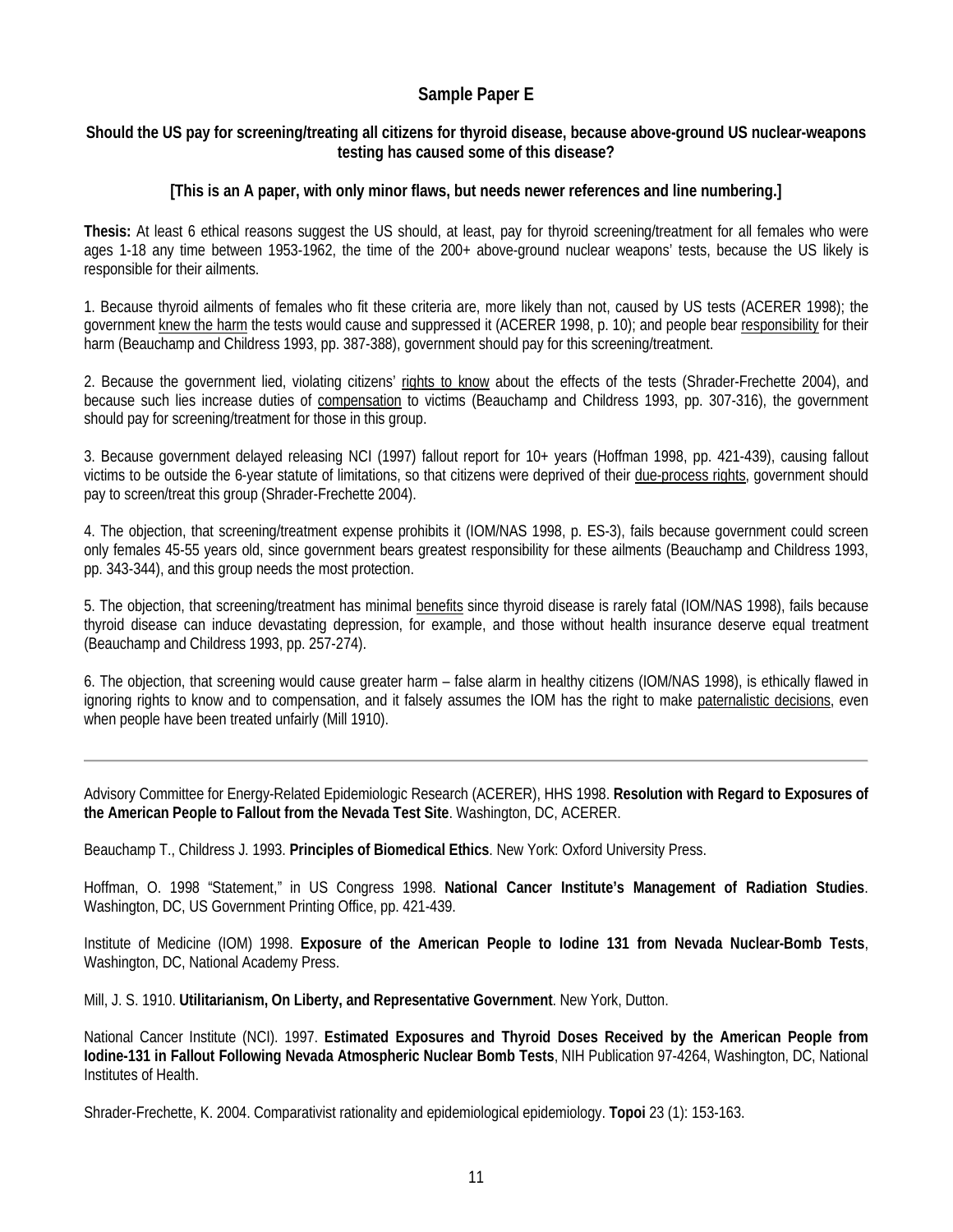# **John Ray, Paper S**

### **[THIS SAMPLE PAPER IS AN "A" PAPER, HAS ONLY MINOR INCOMPLETNESS, SHOULD HAVE CITED THE DOWIE AND KOLATA SOURCES, AND NEEDS LINE NUMBERS AND NEWER REFERENCES.]**

#### **MIT's Mark Dowie has charged that New York Times Science writer, Gina Kolata, has a pro-corporate / anti-public health bias, as revealed in her stories on breast implants. Who is right?**

**Thesis:** In at least five New York Times articles about silicone breast implants, Gina Kolata either ignores or minimizes corporate misconduct or serious public-health concerns, supporting Mark Dowie's charge that Kolata is biased.

1. Gina Kolata's September 18, 1995 New York Times article states that silicone-breast-implant manufacturers "agreed to a class action settlement for women who had implants" because they were "faced with a growing number of lawsuits." But Kolata did not mention that the manufacturers were losing such lawsuits because juries were finding (i) that silicone-breast implants were causing the serious illnesses and injuries alleged and (ii) that some implant manufacturers had affirmatively concealed the adverse results of animal testing (Dow Chemical Co. v. Mahlum).

2. Gina Kolata's September 18, 1995 New York Times article states that "recent studies have found no link between the implants and serious diseases . . . and many doctors believe they are safe." But Kolata did not mention numerous authorities and studies finding (i) that silicone is toxic in both animals and man (Busch 1994); (ii) that women with silicone- breast implants are at higher risk of developing cancer from killer-cell suppression (Campbell 1994); and (iii) that autoantibodies linked to autoimmune symptoms were found in 5% -30% of women with silicone-breast implants (Bridges 1993).

3. Gina Kolata's October 11, 2003 New York Times article states that implant manufacturers were "forced" to compensate women "who the implant makers argued were never sickened by the devices in the first place." But Kolata does not mention the hundreds of women with breast implants who reported symptoms of chronic fatigue (77%), cognitive dysfunction (65%), severe joint pain (56%), dry mouth (53%), dry eye (50%), hair loss (40%), and difficulty in swallowing (35%) post-implant surgery (Solomon G 1994).

4. Gina Kolata's October 19, 2003 New York Times article states that "most of the [F.D.A. Advisory Panel's] scientists agree that implants have not been linked to a risk of systemic diseases like cancer, lupus or chronic fatigue, or neurological problems." But Kolata does not cite the many studies showing that silicone-associated symptoms go away when the silicone implants are removed (Robinson 1995 and Cuellar 1995).

5. Gina Kolata's January 9, 2004 New York Times article mentions an Institute of Medicine report that found "no conclusive evidence linking the implants to serious diseases;" but Kolata mentions neither many other reports to the contrary, nor the Institute of Medicine's finding of "relatively high frequency of local complications that are unique to women with silicone implants" (IOM 1999).

### **Bibliography**

Bridges A, Vasey F. 1993. Silicone breast implants: History, safety, potential complications. **Archives of Internal Medicine** 153 (23): 2638-2644.

Busch H. 1994. Silicone Toxicology. **Seminars in Arthritis and Rheumatology** 24 (1) suppl. 1: 11-7.

Campbell A, Brautbar N, Vojdani A. 1994. Suppressed natural killer cell activity in patients with silicone breast implants: reversal upon explantation. **Toxicology and Industrial Health** 10 (3): 149-154.

Cuellar M, Gluck O, Molina J, Gutierrez S, Garcia C, Espinoza R. 1995. Silicone breast implant – associated musculoskeletal manifestations. **Journal of Clinical Rheumatology** 14 (6): 667-672.

Dow Chemical Co. v. Mahlum, 114 Nevada Advance Opinion No. 155.

Institute of Medicine (IOM). 1999. **Safety of Silicone Breast Implants**, Washington DC, National Academy Press.

Robinson O Jr, Bradley E, Wilson DS. 1995. Analysis of explanted silicone implants: a report of 300 patients. **Annals of Plastic Surgery** 34 (1): 1-6.

Solomon G. 1994. A clinical and laboratory profile of symptomatic women with silicone breast implants. **Seminars in Arthritis and Rheumatology** 24 (1) suppl. 1: 29-37.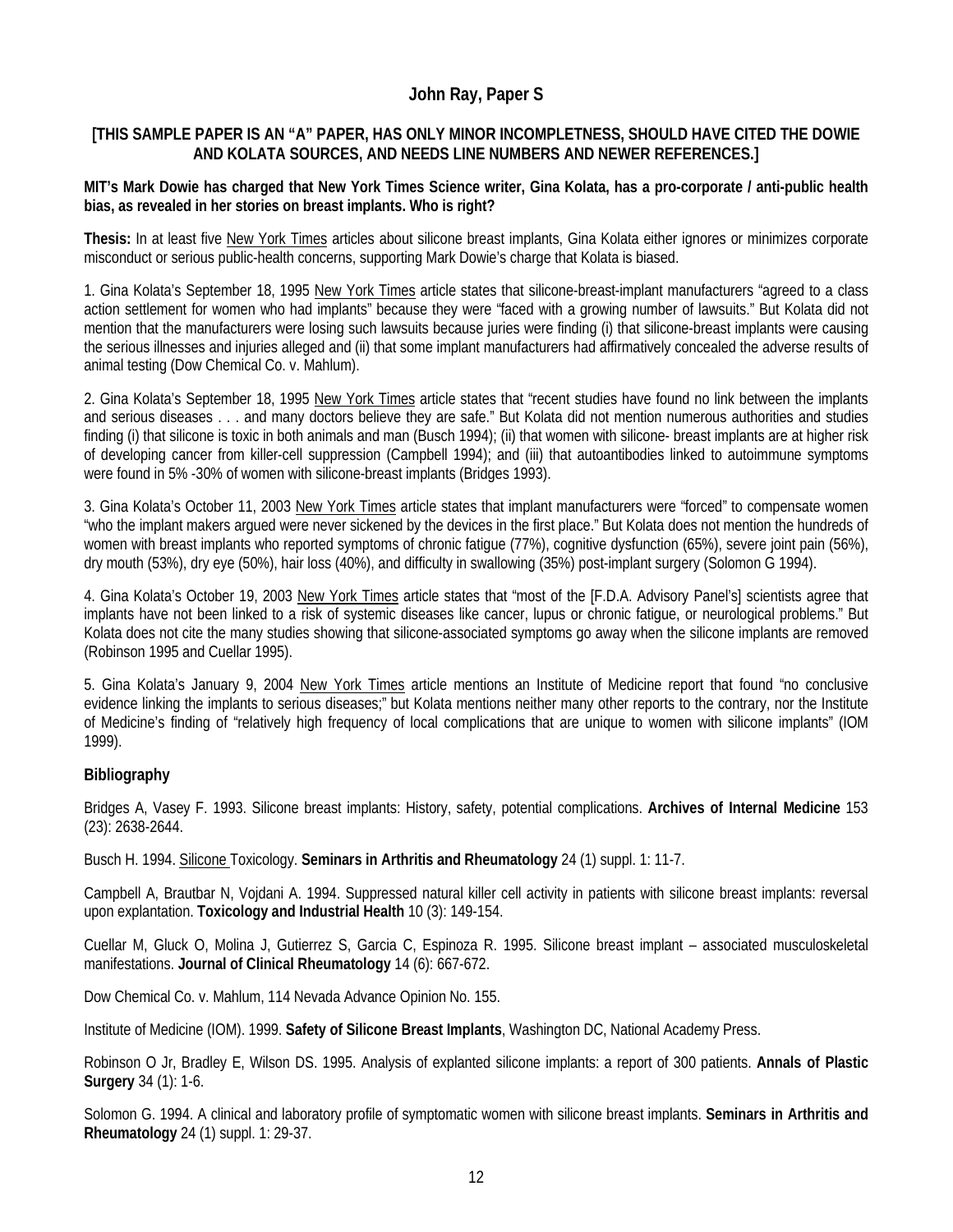# **Sample Science (S) paper**

### **Were US citizens harmed by exposure to Iodine from US nuclear weapons tests?**

### **[This is an A paper but needs newer references, line numbers, and correcting minor flaws.]**

**Thesis:** At least 6 reasons suggest many US citizens, especially children, were harmed by the nuclear tests.

1. Many US children were harmed – especially women now about 45-55 old and those who drank milk from backyard cows/goats – because such doses induce thyroid disease; many received lethal radiation doses, above160 rads (IOM 1998, p. 42); 3.5 million US children received doses 50 times above annual background; and all doses are risky (US Congress 1998, pp. 421-439).

2. Although the National Academy of Sciences (IOM 1998) and National Cancer Institute (NCI 1997) minimize fallout-caused cancers, they underestimate them because they calculated only average risk from fallout, ignored the higher risks to children and to the medically sensitive 25 % of the population, ignored all non-cancer thyroid diseases/ deaths, and all effects not caused by I-131 (NCI 1999, pp. B-8 through B-29; Shrader-Frechette 2004).

3. Objectors say average fallout risk was low (IOM 1998), but other groups, like Physicians for Social Responsibility (Rush and Geiger 1997-1998, pp. 1-2), say I-131 cancers are 600-700 % higher than IOM says, and MIT scientists estimate global, USfallout-caused fatal cancers at one million (Makhijani, Hu, Yi 1995).

4. Although objectors claim that I-131 fallout likely caused only several hundred thousand additional cancers, even IOM (1998, p. ES-2) says I-131 doses were "too uncertain" to be used in estimating risk (IOM 1998, p. ES-2); as a result, the I-131 risks are at best uncertain, not low.

5. Objectors say fallout had no obvious effects, but this ignores statistically significant increases in childhood leukemias and other cancers (US Congress 1998) and the fact that test-era radiation-risk estimates have been shown to be massive underestimates (Abbott and Barker 1996).

Abbott A, Barker S. 1996. Chernobyl damage underestimated. **Nature** 380 (6576): 658-659.

Institute of Medicine (IOM). 1998. **Exposure of the American People to Iodine 131 from Nevada Nuclear-Bomb Tests**, Washington, DC, National Academy Press.

Makhijani, A. Hu, H., and Yih, K. 1995. **Nuclear Wastelands**, Cambridge, MIT Press.

National Cancer Institute (NCI). 1997. **Estimated Exposures and Thyroid Doses Received by the American People from Iodine-131 in Fallout Following Nevada Atmospheric Nuclear Bomb Tests**, NIH Publication 97-4264, Washington, DC, National Institutes of Health.

Rush, D, Geiger, J. 1997-1998. NCI study on I-131 exposure from nuclear testing: a preliminary critique, **Physicians for Social Responsibility** 4 (3, Winter): 1-5.

Shrader-Frechette, K. 2004. Comparativist rationality and epidemiological epidemiology. **Topoi** 23 (1): 153-163.

US Congress. 1998. **National Cancer Institute's Management of Radiation Studies**. Washington, DC, US Government Printing Office.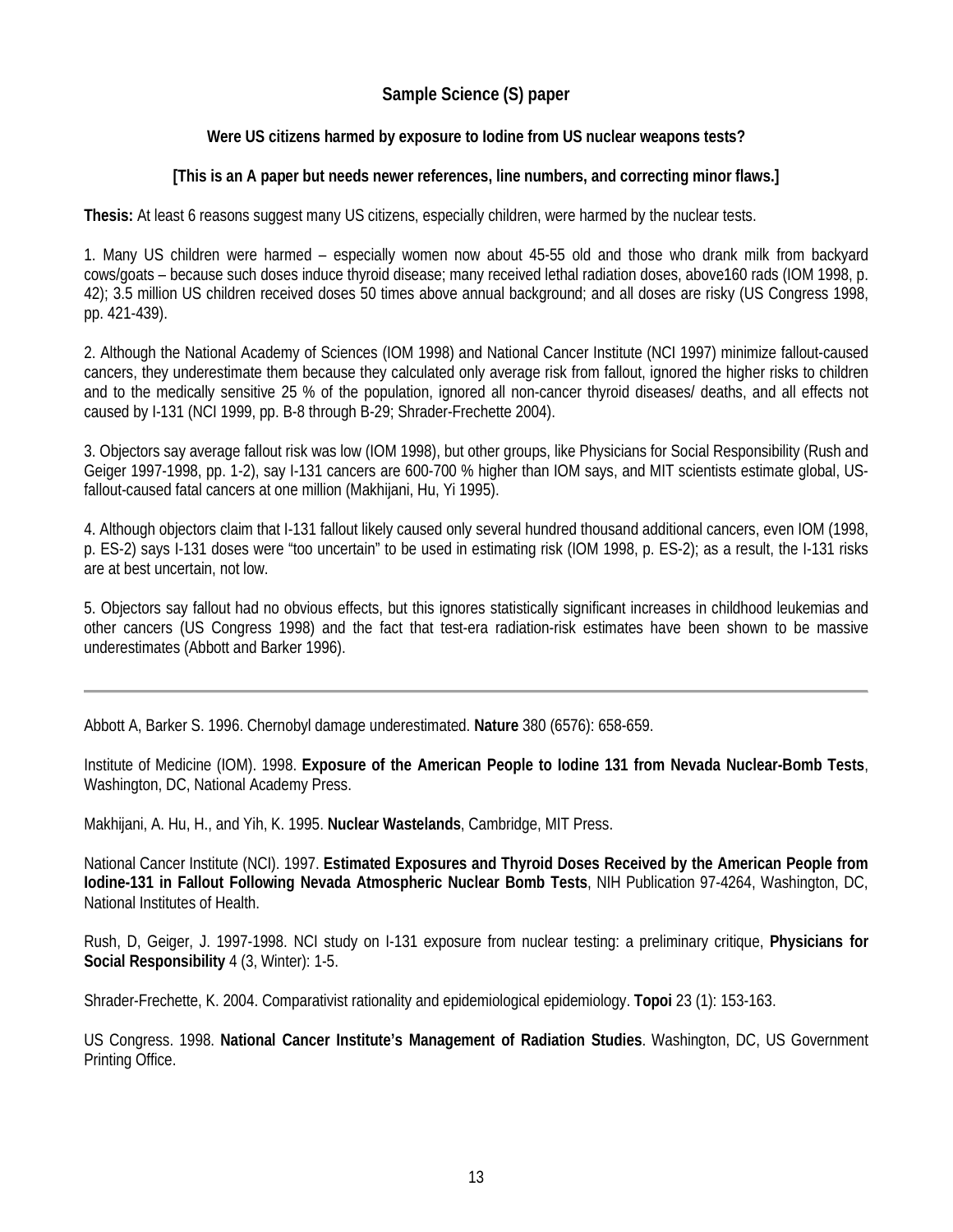| Tues<br>Date                 | Section<br>of Course               | Lecture                                                                                                                                                                          | <b>Assignment Due Today</b>                                                                                                                                                                                                                                                                              |
|------------------------------|------------------------------------|----------------------------------------------------------------------------------------------------------------------------------------------------------------------------------|----------------------------------------------------------------------------------------------------------------------------------------------------------------------------------------------------------------------------------------------------------------------------------------------------------|
| Tues<br>$8-21-18$            | <b>What Are PHP?</b>               | Overview of Course<br>(1)<br>ASPH, ch. 1: Public-Health Ethics<br>(2)<br>"Native Americans, Yucca Mountain,<br>(3)<br>and DOE's 2016 assessment: A Public<br>Health Catastrophe" | Get NYT paper subscription;<br>(1)<br>Read ch. 1, ASPH; try to watch video early.<br>(2)<br>(3)<br>By noon Fri, put priority list of 3 S & 3 E<br>topics (as listed on p. 3) in prof's box, 211<br>Malloy. Get emails of persons on right/ left.                                                         |
| $8 - 28 - 18$                |                                    | <b>LAST DAY TO CHANGE CLASSES</b>                                                                                                                                                |                                                                                                                                                                                                                                                                                                          |
| $8-28-18$                    | What Are PHP?                      | Lives at Risk from Envir. Toxins<br>(1)                                                                                                                                          | Read ch. 1, S-F; get 5 extra points by<br>(1)<br>turning in 2 copies of paper P to prof's<br>box at 211 Malloy before 6 pm on 8-27-18;                                                                                                                                                                   |
|                              |                                    | <b>Tools of Analysis: Fallacies</b><br>(2)<br>Tools of Analysis: 5 Criteria<br>(3)                                                                                               | check fallacies sheet on prof's website,<br>(2)<br>under "course materials."                                                                                                                                                                                                                             |
| <b>Tues</b><br>$9 - 4 - 18$  | $\pmb{\mathit{ii}}$                | Analysis of Ames and Gold<br>(1)                                                                                                                                                 | (1) Analyze Ames & Gold, Epstein, on                                                                                                                                                                                                                                                                     |
|                              |                                    | Analysis of Epstein<br>(2)                                                                                                                                                       | website at class materials.<br>Read Epstein1-46, library reserve.<br>(2)<br>(3) Turn in all P papers.                                                                                                                                                                                                    |
|                              |                                    | (3)<br><b>Environmentally Induced Illness</b>                                                                                                                                    | Class present P papers turned in.<br>(4)                                                                                                                                                                                                                                                                 |
| Sun<br>$9 - 9 - 18$          | 1-3, 3-5, OR 5-7PM?                | MAKE-UP 1/2 CLASS FOR WHEN PROF<br>MUST LECTURE OUT OF TOWN                                                                                                                      | <b>GO OVER P PAPERS.</b><br>PROF CAN PROVIDE LUNCH/SUPPER<br>Class vote on time to have class.                                                                                                                                                                                                           |
| Tues<br>$9 - 11 - 18$        | Why People Do                      | Information Suppression & Spin:<br>(1)                                                                                                                                           | Read ch. 2, S-F.<br>(1)                                                                                                                                                                                                                                                                                  |
|                              | Not See PHP                        | Threats to Rights to Know & Consent<br>(2)                                                                                                                                       | Read Epstein, 47-64, library reserve<br>(2)<br>Begin watching videos, due later<br>(3)<br>Go over remaining P papers in class.<br>(4)                                                                                                                                                                    |
| <b>Tues</b><br>$9 - 18 - 18$ | $\pmb{\mathit{u}}$                 | Private-Interest Science: Life Threats<br>(1)                                                                                                                                    | Read ch. 3, S-F; Epstein 65-76.<br>(1)<br>(2) At least 48 hrs. before class begins, email S<br>papers to reviewers/prof & also put hard copy<br>of S in prof's box at 211 Malloy. Turn in hard<br>copies of S & R papers at class for entire class.<br>Class present S papers in order turned in.<br>(3) |
| Sun<br>$9 - 23 - 18$         | 1-3, 3-5, OR 5-7PM?                | MAKE-UP 1/2 CLASS FOR WHEN PROF<br>MUST LECTURE OUT OF TOWN                                                                                                                      | ASSESS S PAPERS, PROF PROVIDE MEAL<br>Class vote on time to have class.                                                                                                                                                                                                                                  |
| Tues<br>$9 - 25 - 18$        | <b>Ethical</b><br><b>Solutions</b> | The Responsibility Argument<br>(1)<br>Evaluate duties to be PH activists<br>(2)                                                                                                  | Read chs. $4-5$ , S-F;<br>(1)<br>(2) Go over remaining S papers.                                                                                                                                                                                                                                         |

# **FALL 2018, OUTLINE OF LECTURES AND ASSIGNMENTS, PH**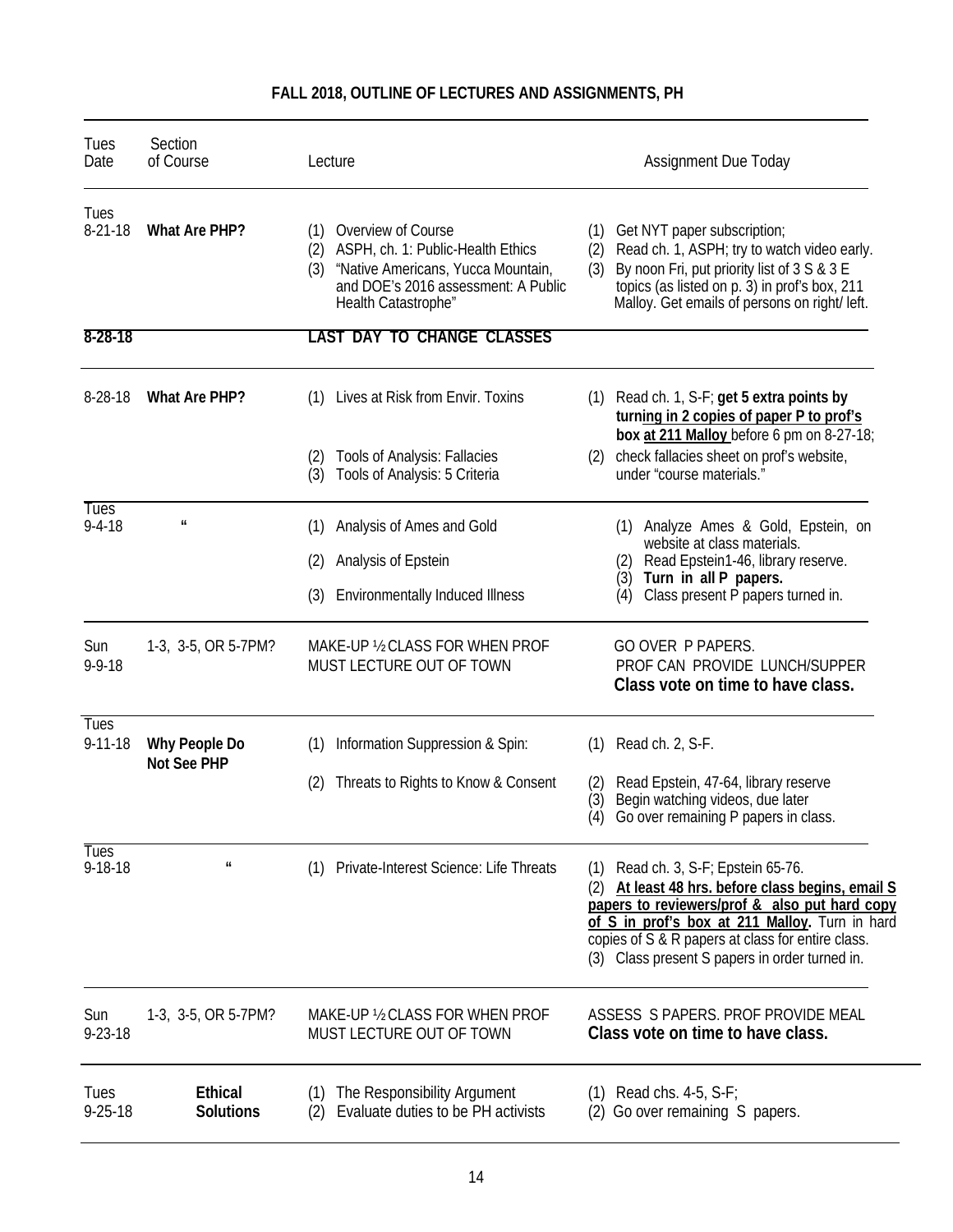| Tues<br>$10-2-16$ | <b>Ethical</b><br><b>Solutions</b> | (1) Evaluate the foundation for human<br>(2) Last date for prof to approve ex-cr papers,<br>Topic 2 | (1) Turn in all extra-credit, topic 1, papers by<br>emailing them to prof & putting them in<br>prof's box at 211 Malloy-both 48 hrs. before<br>class begins. Bring hard copies for all to class.<br>(3) Finish evaluating any S papers |
|-------------------|------------------------------------|-----------------------------------------------------------------------------------------------------|----------------------------------------------------------------------------------------------------------------------------------------------------------------------------------------------------------------------------------------|
| 10-9-18           | <b>NO CLASS</b>                    | PROF MUST LECTURE OUT OF TOWN                                                                       | We made up class on 9-9-18 & 9-23-18<br>Watch 2 videos/do sheets (syllabus, p. 2)                                                                                                                                                      |
| 10-16-18          | <b>NO CLASS</b>                    | <b>FALL BREAK</b>                                                                                   | Read Singer, chapters 2-4; write paper E                                                                                                                                                                                               |
| 10-23-18<br>211   | <b>ETHICAL</b><br><b>SOLUTIONS</b> | Avoiding egoism and materialism<br>(1)                                                              | (1) Turn in ALL E & R papers----email<br>E papers to reviewers/prof 48 hrs before<br>class begins & put E papers in prof's box,<br>Malloy, 48 hrs. before class begins.                                                                |
|                   |                                    |                                                                                                     | (2) Read Singer, chs. 2-4; Be ready to present E<br>& R papers---with hard copies for entire<br>class.                                                                                                                                 |
|                   |                                    |                                                                                                     | Singer, 2 (pro)<br>Singer, 2 (con)                                                                                                                                                                                                     |
|                   |                                    |                                                                                                     | Singer, 3 (con)                                                                                                                                                                                                                        |
|                   |                                    |                                                                                                     | Singer, $4$ (con) $\overline{\phantom{a}}$                                                                                                                                                                                             |
| 10-26-18          |                                    | LAST DAY TO DROP CLASS                                                                              |                                                                                                                                                                                                                                        |
| Tues<br>10-30-18  | <b>ETHICAL</b><br><b>SOLUTIONS</b> | $(1)$ Self-interest = altruism<br>(2) Continue Singer presentations                                 | (1) Read Epstein 77-98 (library reserve);<br>(2) Turn in 2 video sheets (syllabus, p. 2)<br>(3) Read Singer, chs. 7-9; and be ready to<br>analyze and present E and R papers<br>at class.                                              |
|                   |                                    |                                                                                                     | Singer, 7 (pro)<br>Singer, 7 (con)                                                                                                                                                                                                     |
|                   |                                    |                                                                                                     | Singer, 8 (pro)<br>Singer, 8 (con)                                                                                                                                                                                                     |
|                   |                                    |                                                                                                     | Singer, 9 (pro)<br>Singer, 9 (con) not available                                                                                                                                                                                       |
| Sun<br>$11-4-18$  |                                    | MAKE UP FOR CLASS MISSED IN DEC<br>WHEN PROF MUST LECTURE OUT OF TOWN                               | Go over/analyze any remaining Singer papers.                                                                                                                                                                                           |